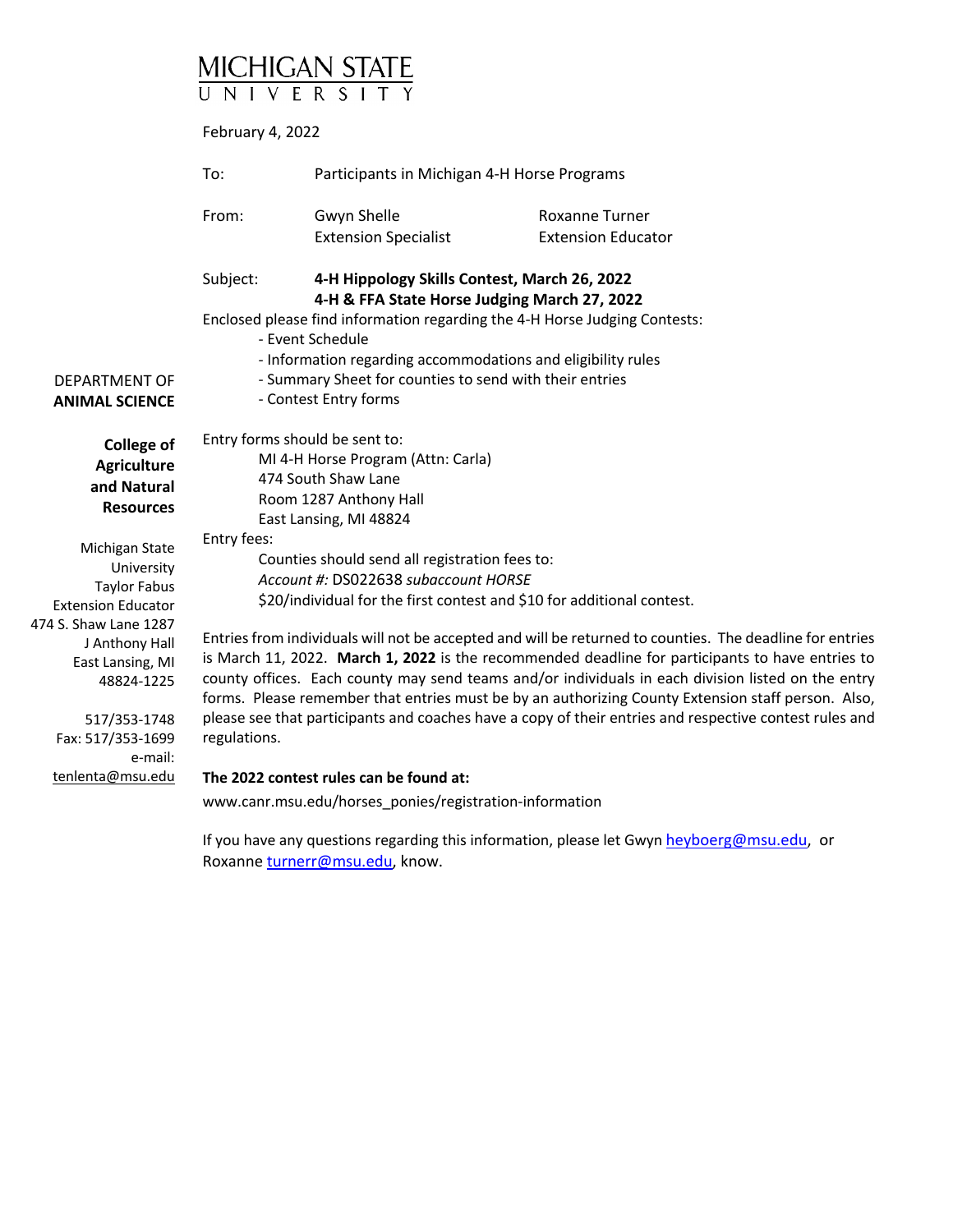## **2020 4-H HIPPOLOGY SKILLS, & HORSE JUDGING CONTESTS SCHEDULE Anthony Hall & MSU Pavilion,** *Michigan State University*

## *Saturday, March 26t , 2022*

| 8:30a.m.   | Check-In, Main Lobby of Anthony Hall for Hippology Contestants                                                                                              |  |  |
|------------|-------------------------------------------------------------------------------------------------------------------------------------------------------------|--|--|
| 9:00 a.m.  | <b>Hippology</b> begins in Anthony Hall<br><b>Phases of Contest to be completed:</b><br>(Not necessarily listed in the order in which they will take place) |  |  |
|            |                                                                                                                                                             |  |  |
|            | Video Horse Judging<br>O                                                                                                                                    |  |  |
|            | <b>Written Exam</b><br>∩                                                                                                                                    |  |  |
|            | Slide Test<br>$\circ$                                                                                                                                       |  |  |
|            | <b>Stations Phase</b><br>$\bigcirc$                                                                                                                         |  |  |
|            | Skills Phase<br>$\Omega$                                                                                                                                    |  |  |
|            | Team Problem Phase<br>$\Omega$                                                                                                                              |  |  |
| ~3:00 p.m. | Hippology Awards Program in Anthony Hall                                                                                                                    |  |  |

## *Sunday, March 27th, 2022*

| $8:00 - 8:30$ a.m.     | Judging Registration - Main Lobby of Pavilion<br>Write name & county on lunches                                            |
|------------------------|----------------------------------------------------------------------------------------------------------------------------|
| 8:30a.m.               | Orientation for all participants, coaches, volunteers, officials<br><b>Pavilion Auditorium</b>                             |
| 9:00 a.m.              | <b>Judging Contest Begins</b><br>CLASS LIST WILL BE POSTED AT: www.canr.msu.edu/horses_ponies/registration-<br>information |
| 12:30 p.m.             | LUNCHES DELIVERED AS YOU ENTER REASONS AREA<br>ALL FFA Participants - Auditorium<br>All 4-H Participants - Arena           |
| 1:00 p.m.              | Oral Reasons Begin<br>ALL FFA (reasons) Participants - Auditorium<br>All 4-H - Arena                                       |
| 3:30 p.m.<br>(approx.) | Official Reasons & Placings - Auditorium                                                                                   |
| 6:00 p.m.              | <b>Awards Program</b>                                                                                                      |

*(approx.)*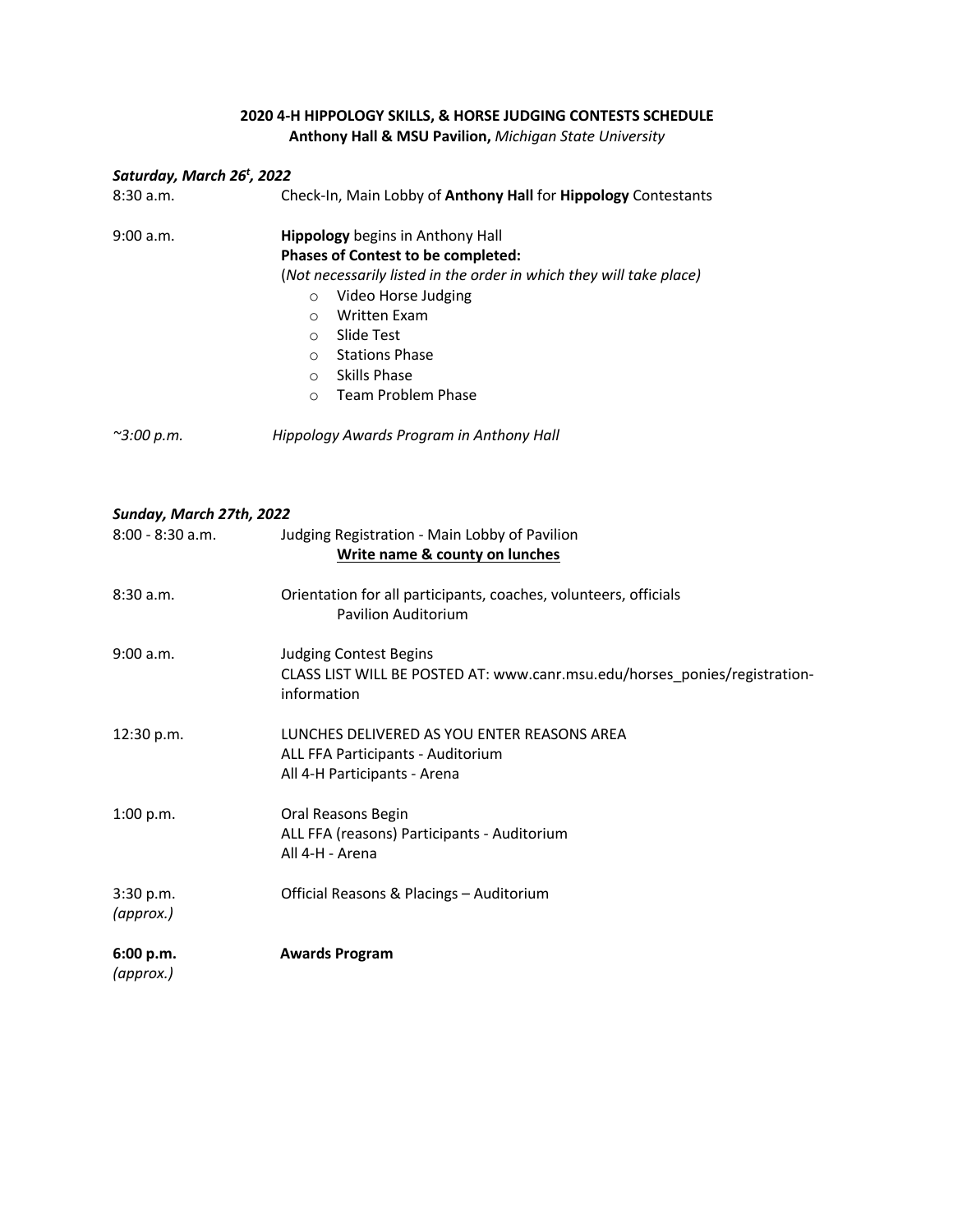#### **East Lansing Accommodations**

This information is for your convenience and **does not constitute endorsement by Michigan 4-H Youth Programs**. Interested parties should contact the facilities directly for a list of services and prices, and plan on making their own reservations.

Hotels in the East Lansing area include:

Fairfield Inn **Comfort Inn** I96 & Okemos Road I96 & Okemos Road (517) 347-1000 (517) 347-6690

**Holiday Inn Express Marriott East Lansing** I96 & Okemos Road 300 MAC, East Lansing (517) 349-8700 (517) 337-4440

**Quality Inn Lansing**  3121 E. Grand River (517) 351-1440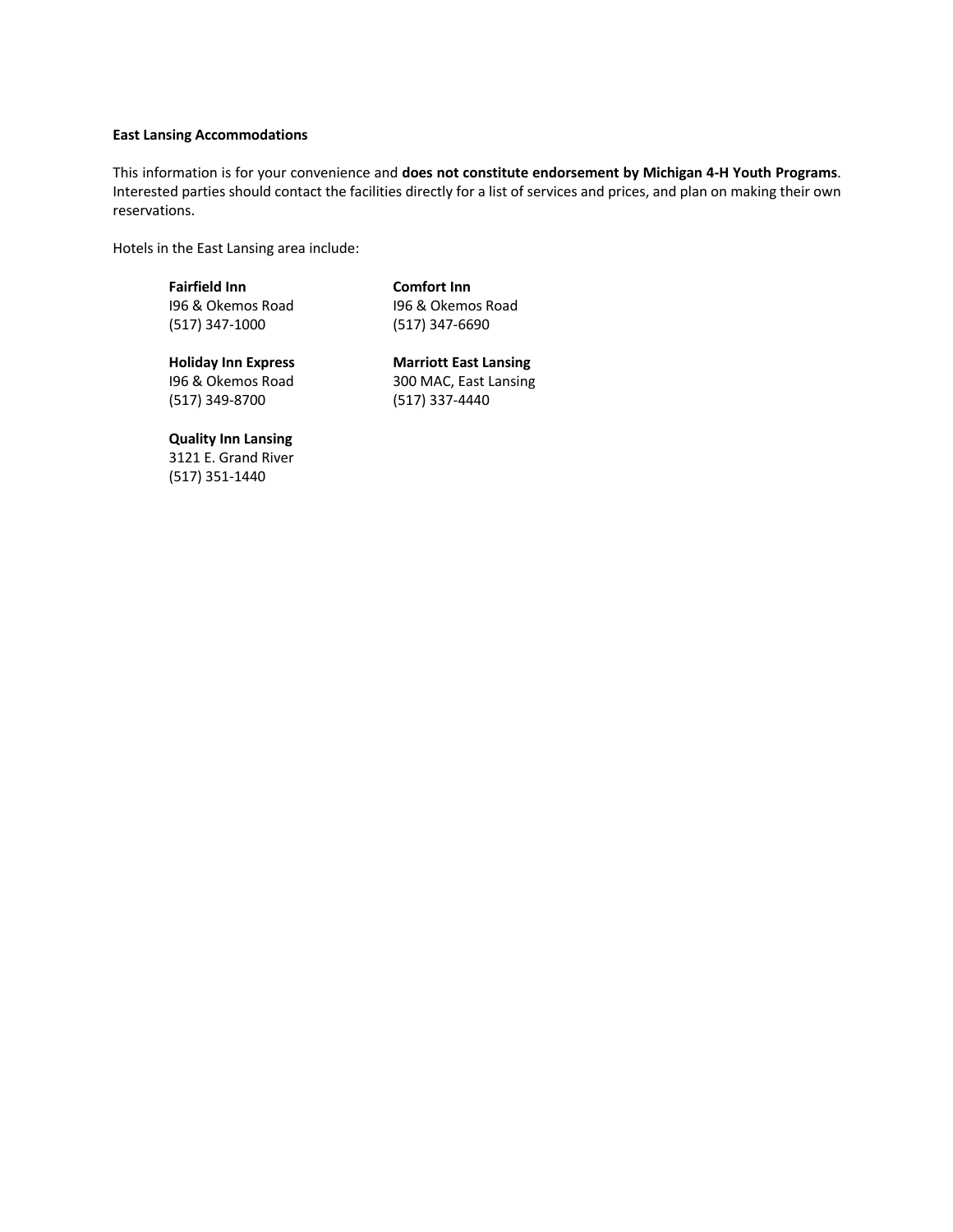## COUNTY SUMMARY SHEET **2022 Horse Judging Contest**

| <b>County Name</b> | <b>Contact Name &amp; Telephone Number</b> |
|--------------------|--------------------------------------------|
|                    |                                            |

|                         | <b>Participant Name</b> | Hippology | <b>Judging</b> | <b>Total Fee</b> |
|-------------------------|-------------------------|-----------|----------------|------------------|
|                         | Suzy Spartan            | \$20      | \$10           | 30.00            |
| 1                       |                         |           |                |                  |
| $\overline{\mathbf{2}}$ |                         |           |                |                  |
| $\overline{\mathbf{3}}$ |                         |           |                |                  |
| $\overline{\mathbf{4}}$ |                         |           |                |                  |
| 5                       |                         |           |                |                  |
| $\boldsymbol{6}$        |                         |           |                |                  |
| $\overline{\mathbf{z}}$ |                         |           |                |                  |
| $\pmb{8}$               |                         |           |                |                  |
| $\boldsymbol{9}$        |                         |           |                |                  |
| 10                      |                         |           |                |                  |
| 11                      |                         |           |                |                  |
| 12                      |                         |           |                |                  |
| 13                      |                         |           |                |                  |
| 14                      |                         |           |                |                  |
| 15                      |                         |           |                |                  |
| 16                      |                         |           |                |                  |
| 17                      |                         |           |                |                  |
| 18                      |                         |           |                |                  |
|                         |                         |           | Grand          | $\pmb{\$}$       |
|                         |                         |           | <b>Total</b>   |                  |

## **Authorizing County Staff Person's Signature: \_\_\_\_\_\_\_\_\_\_\_\_\_\_\_\_\_\_\_\_\_\_\_\_\_\_\_\_\_\_\_\_**

Entry forms should be sent to: MI 4-H Horse Program Attn: Carla

474 South Shaw Lane Room 1287 Anthony Hall East Lansing, MI 48824

Entry fees:

Counties should send all registration fees to: Account #: DS022638 *subaccount HORSE* \$20 individual/contest

\*Registration fee is \$20.00 per person for THE FIRST event entered, \$10 for the second event entered.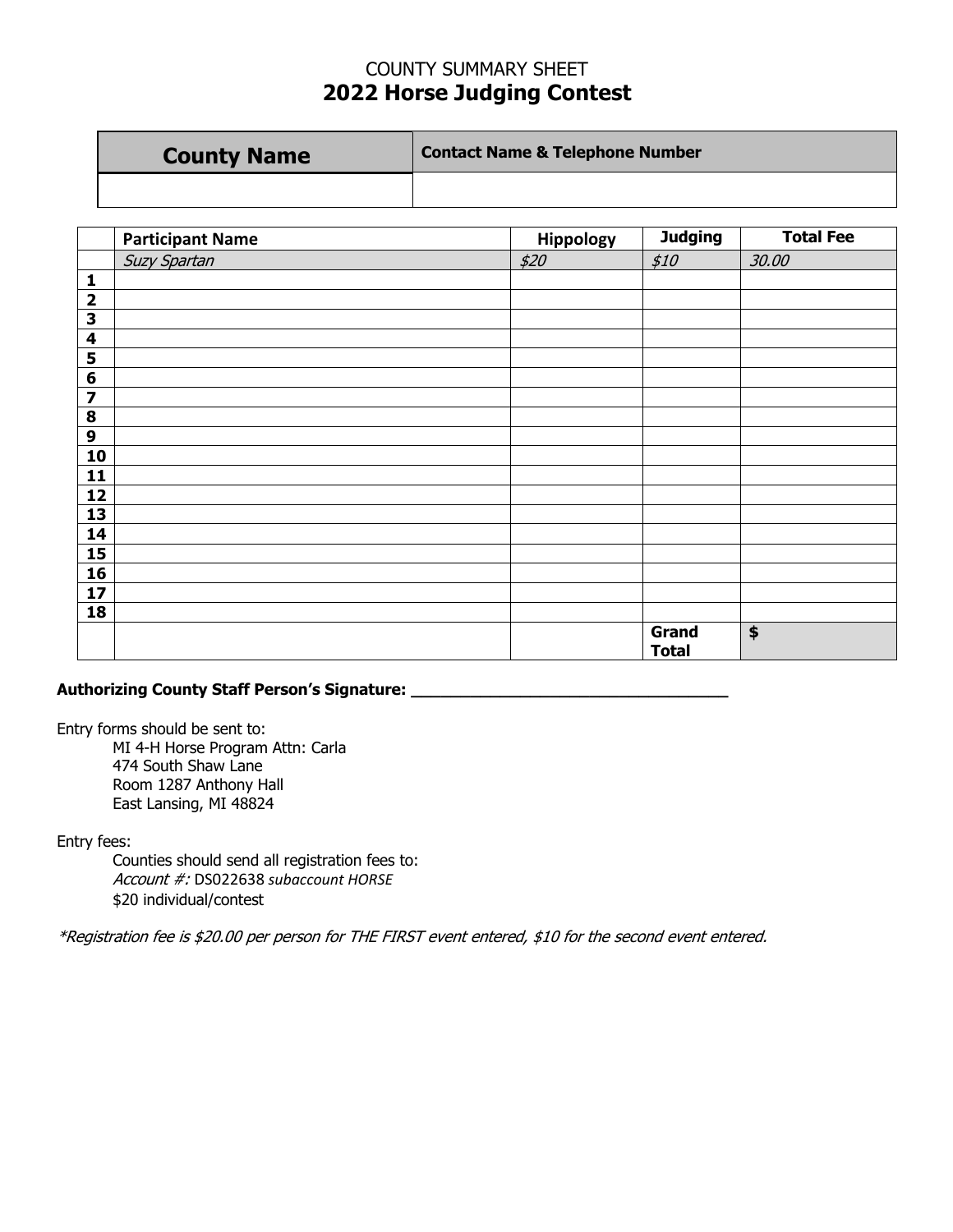# **HORSE JUDGING TEAM ENTRY FORM**

\* (Check One) Please complete one entry form per division.

| Junior Novice Team | $(8-13 \text{ yrs as of } 1/1/20)$  | Junior Regular Team |
|--------------------|-------------------------------------|---------------------|
| Senior Novice Team | $(14-19 \text{ yrs as of } 1/1/20)$ | Senior Regular Team |

Please type or print clearly and give complete information. If a reader is necessary for any individual please note **in margin.**

| <b>Name</b>         | <b>Address</b> | City, Zip Code | <b>Birthdate</b> |
|---------------------|----------------|----------------|------------------|
| <b>Team A</b>       |                |                |                  |
|                     |                |                |                  |
|                     |                |                |                  |
|                     |                |                |                  |
|                     |                |                |                  |
| <b>Team B</b>       |                |                |                  |
|                     |                |                |                  |
|                     |                |                |                  |
|                     |                |                |                  |
|                     |                |                |                  |
| <b>Coach's Name</b> |                | <b>Email</b>   | <b>Phone</b>     |
|                     |                |                |                  |
|                     |                |                |                  |

## **Adult/Teen Help:**

| <b>Name</b> | <b>Email</b><br><b>Address</b> | <b>Job Preference</b> |
|-------------|--------------------------------|-----------------------|
|             |                                |                       |
|             |                                |                       |
|             |                                |                       |

Authorizing County Staff Person: \_\_\_\_\_\_\_\_\_\_\_\_\_\_\_\_\_\_\_\_\_\_\_\_\_\_\_\_\_\_\_\_\_\_\_\_\_\_\_\_\_\_\_\_\_\_\_\_\_\_\_\_\_\_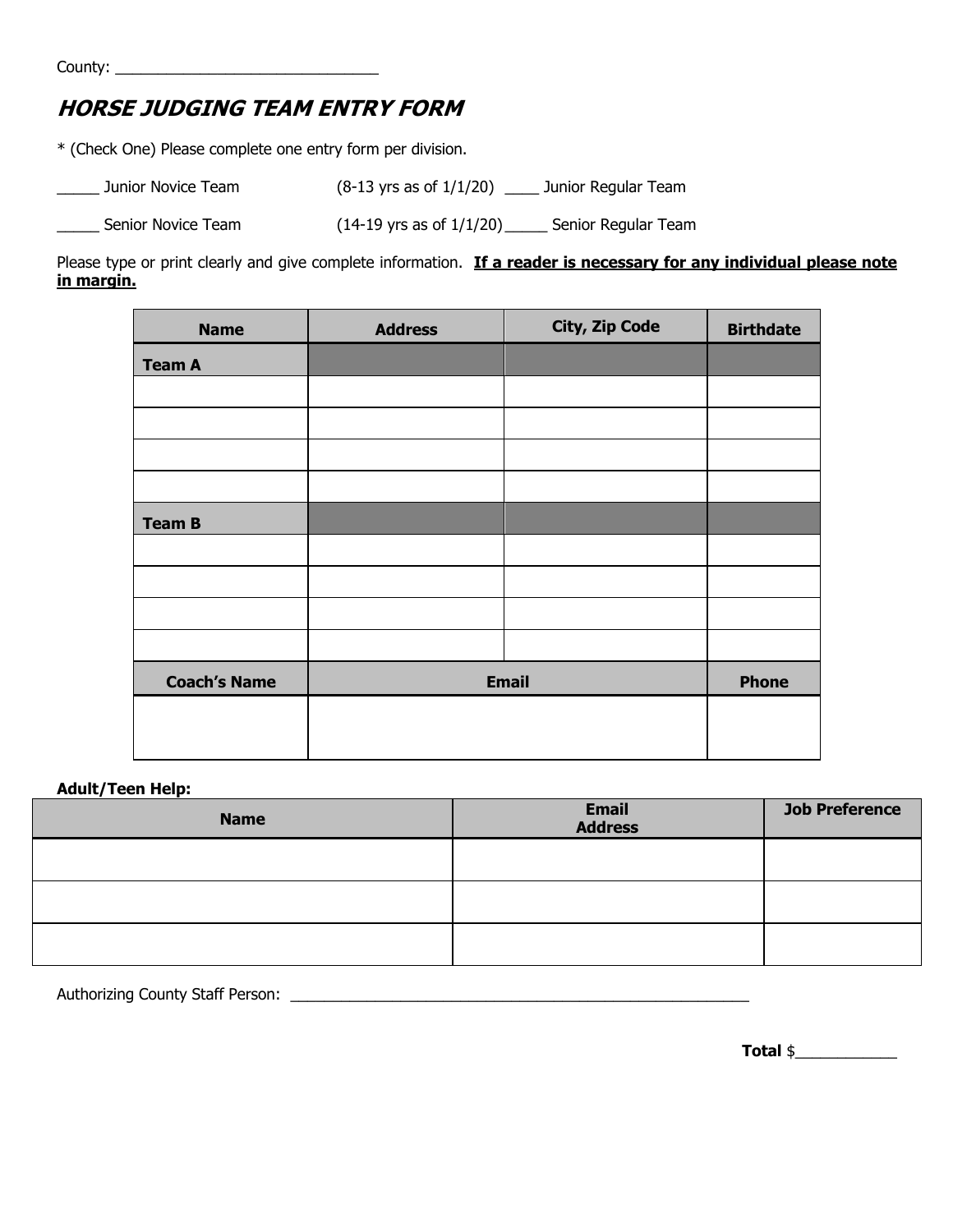County: \_\_\_\_\_\_\_\_\_\_\_\_\_\_\_\_\_\_\_\_\_\_\_\_\_\_\_\_\_\_\_

## **HORSE JUDGING INDIVIDUAL ENTRY FORM**

\* (Check One) Please complete one entry form per division.

| Junior Novice Individual | $(8-13 \text{ yrs as of } 1/1/20)$  | Junior Regular Individual |
|--------------------------|-------------------------------------|---------------------------|
| Senior Novice Individual | $(14-19 \text{ yrs as of } 1/1/20)$ | Senior Regular Individual |
| Cloverbud Individual     | $(5-7 \text{ yrs as of } 1/1/20)$   |                           |

Please type or print clearly and give complete information.

| <b>Name</b>         | <b>Address</b>       | <b>City, Zip Code</b> | <b>Birthdate</b> |
|---------------------|----------------------|-----------------------|------------------|
|                     |                      |                       |                  |
|                     |                      |                       |                  |
|                     |                      |                       |                  |
|                     |                      |                       |                  |
| <b>Coach's Name</b> | <b>Email Address</b> |                       | <b>Phone</b>     |
|                     |                      |                       |                  |
|                     |                      |                       |                  |
|                     |                      |                       |                  |

## **Adult/Teen Help:**

| <b>Name</b> | <b>Email</b><br><b>Address</b> | <b>Job Preference</b> |
|-------------|--------------------------------|-----------------------|
|             |                                |                       |
|             |                                |                       |
|             |                                |                       |

Authorizing County Staff Person: \_\_\_\_\_\_\_\_\_\_\_\_\_\_\_\_\_\_\_\_\_\_\_\_\_\_\_\_\_\_\_\_\_\_\_\_\_\_\_\_\_\_\_\_\_\_\_\_\_\_\_\_\_\_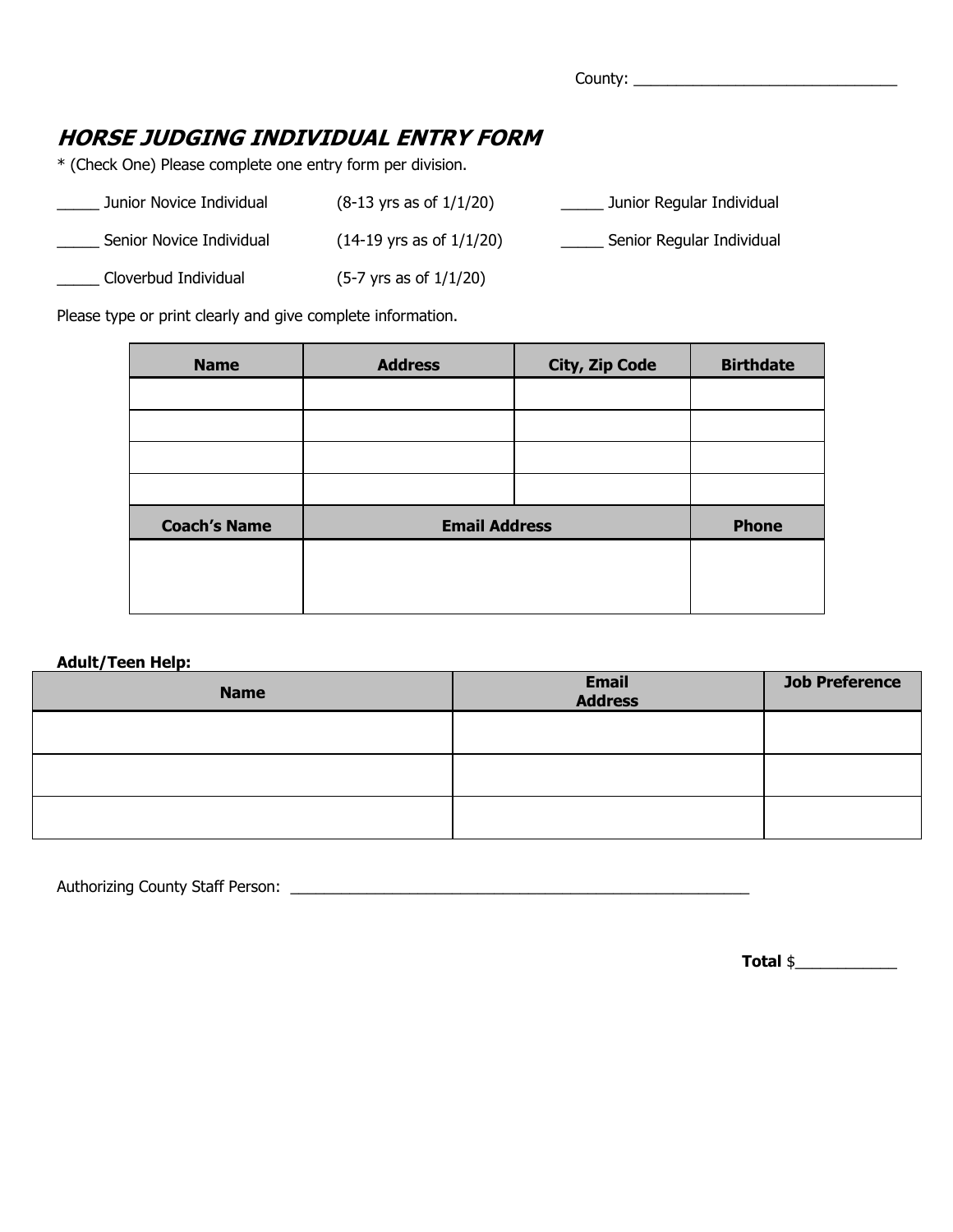County: \_\_\_\_\_\_\_\_\_\_\_\_\_\_\_\_\_\_\_\_\_\_\_\_\_\_\_\_\_\_\_

# **HIPPOLOGY TEAM ENTRY FORM**

\* (Check One) Please complete one entry form per division.

| Junior Novice Team | $(8-13 \text{ yrs as of } 1/1/20)$  | Junior Regular Team |
|--------------------|-------------------------------------|---------------------|
| Senior Novice Team | $(14-19 \text{ yrs as of } 1/1/20)$ | Senior Regular Team |

Please type or print clearly and give complete information. If a reader is necessary for any individual please note **in margin.**

| <b>Name</b>                                       | <b>Address</b> | City, Zip Code        | <b>Birthdate</b> |
|---------------------------------------------------|----------------|-----------------------|------------------|
| <b>Team A</b>                                     |                |                       |                  |
|                                                   |                |                       |                  |
|                                                   |                |                       |                  |
|                                                   |                |                       |                  |
|                                                   |                |                       |                  |
| <b>Team B</b>                                     |                |                       |                  |
|                                                   |                |                       |                  |
|                                                   |                |                       |                  |
|                                                   |                |                       |                  |
|                                                   |                |                       |                  |
| <b>Coach's Name &amp;</b><br><b>Email Address</b> | <b>Address</b> | <b>City, Zip Code</b> | <b>Phone</b>     |
|                                                   |                |                       |                  |
|                                                   |                |                       |                  |

## **Adult/Teen Help:**

| <b>Name</b> | <b>Address</b> | City, Zip Code | <b>Email</b><br><b>Address</b> | <b>Job Preference</b> |
|-------------|----------------|----------------|--------------------------------|-----------------------|
|             |                |                |                                |                       |
|             |                |                |                                |                       |
|             |                |                |                                |                       |

Authorizing County Staff Person: \_\_\_\_\_\_\_\_\_\_\_\_\_\_\_\_\_\_\_\_\_\_\_\_\_\_\_\_\_\_\_\_\_\_\_\_\_\_\_\_\_\_\_\_\_\_\_\_\_\_\_\_\_\_